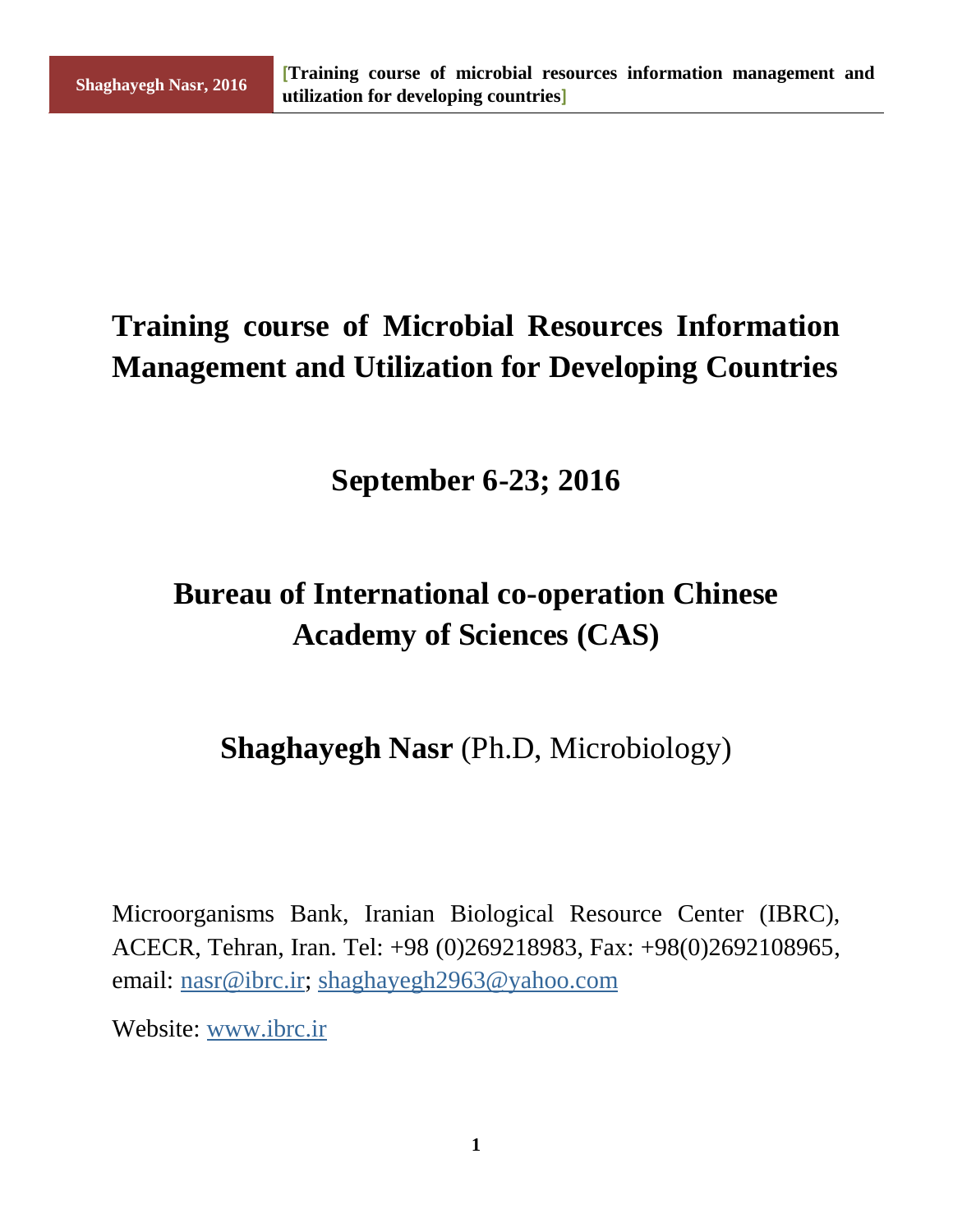#### **Content**

| No. | <b>Subject</b>                                        | <b>Page Number</b> |
|-----|-------------------------------------------------------|--------------------|
|     | <b>Personal Information</b>                           |                    |
|     | Abstract                                              |                    |
|     | Keywords                                              |                    |
|     | 1. Brief introduction of the culture collection       |                    |
|     | 2. Benefit from the training course                   | 10                 |
| 6   | 3. Suggestion on WDCM work                            | 11                 |
|     | 4. Comments or suggestion on the training course      | 11                 |
| 8   | 5. Suggestion on further cooperation between WDCM and | 12                 |
|     | your collections                                      |                    |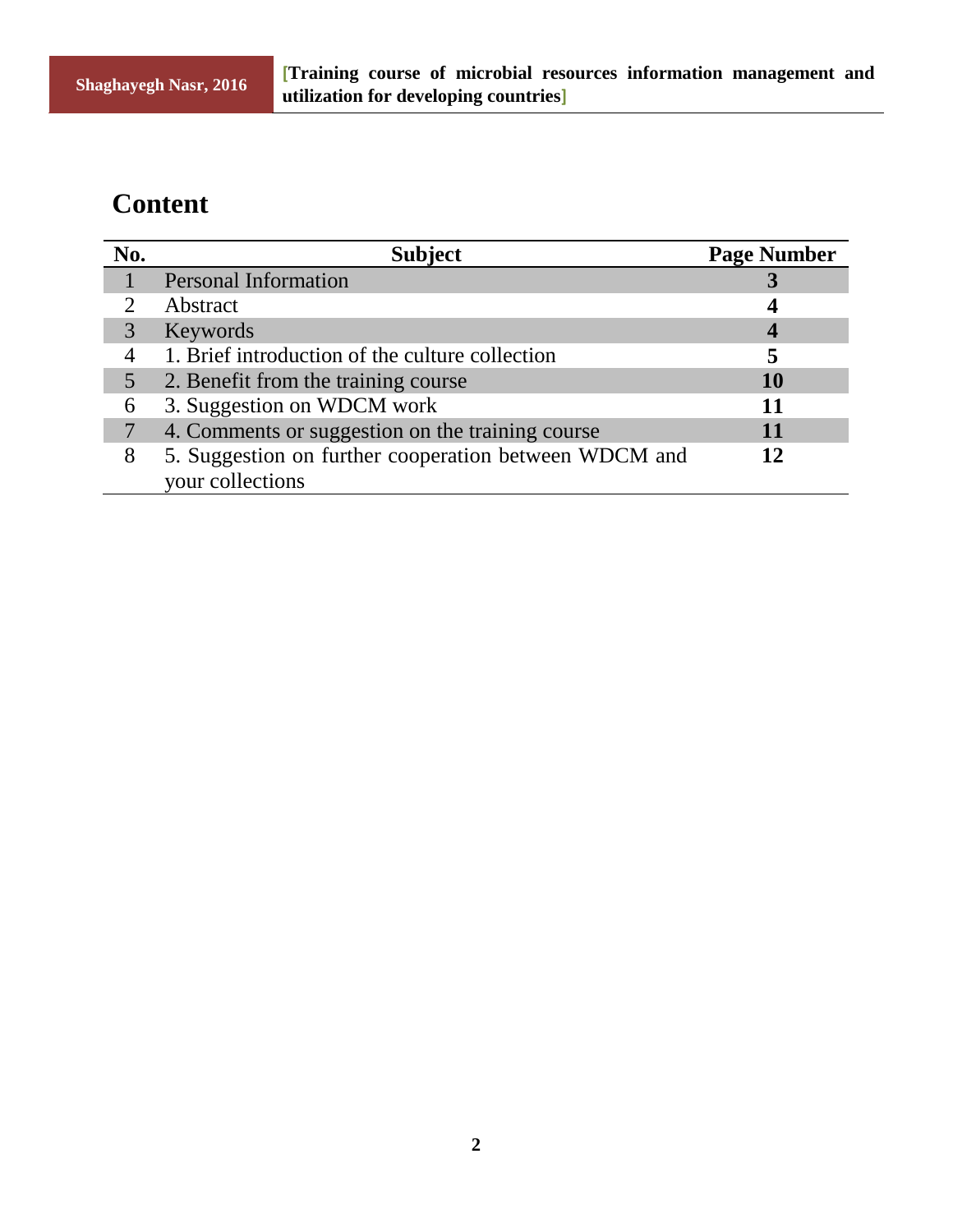### **Personal Information**

I am Shaghayegh Nasr. I did my bachelor degree in Marin Biology (Shahid Beheshti University; 2003) and my master and ph.D. in Microbiology from Alzahra University in 2007 and 2014, respectively. Currently, I am working as an executive manager and the curator of Mycology laboratory in Microorganisms bank of Iranian Biological Resource center (IBRC). My research projects focus mainly on biodiversity and enrichment, isolation, purification, polyphasic identification and taxonomy of yeasts from environmental samples. So far, I have introduced 3 novel taxon of yeasts and yeasts-like microorganisms and recently I am working on evaluation of indigenous *Saccharomyces cerevisiae* strains for industrial application mainly probiotics and application as baker yeasts.

Microorganisms Bank, Iranian Biological Resource Center (IBRC), ACECR, Tehran, Iran.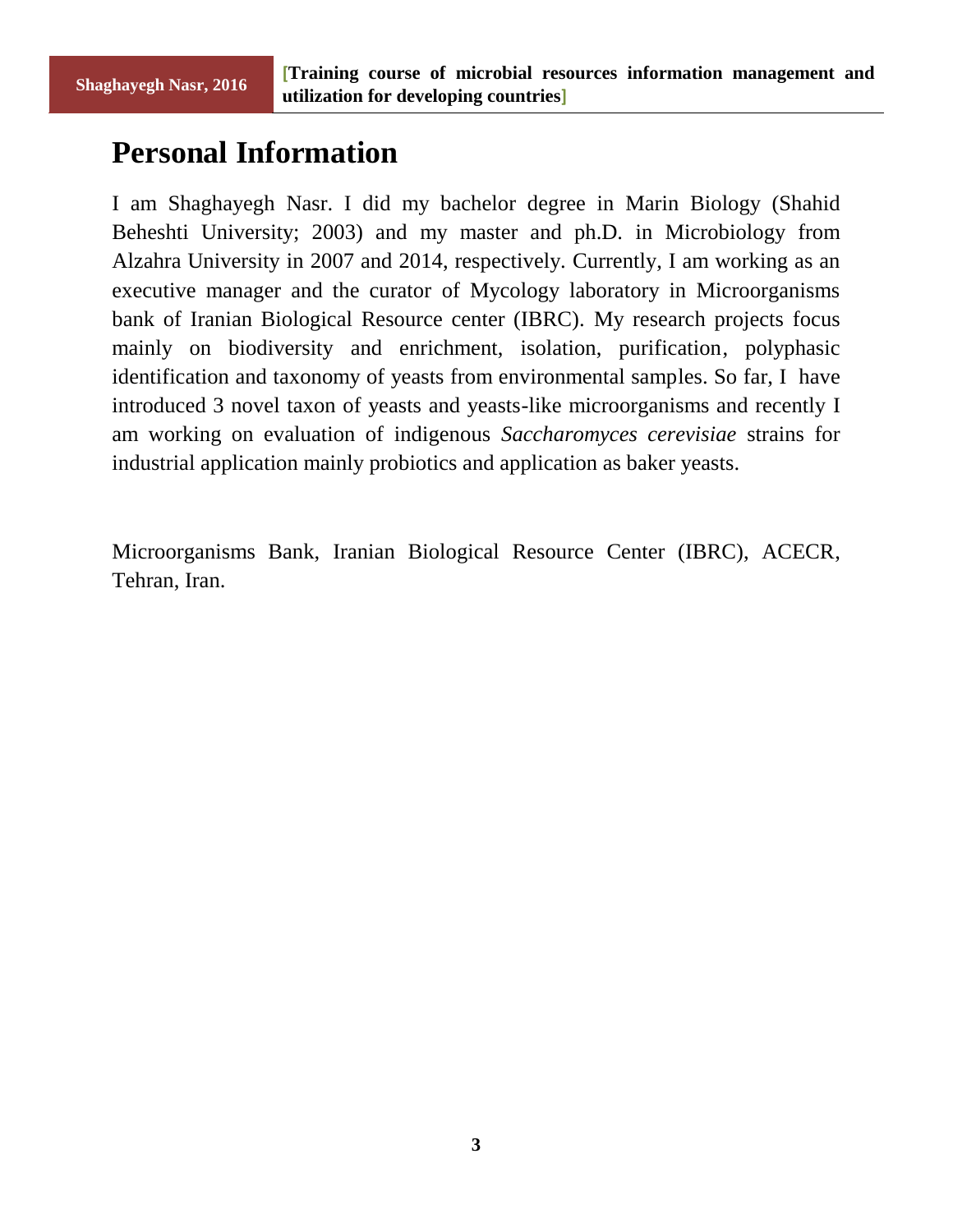#### **Abstract**

The training course on microbial resources information management and utilization for developing country hosted by WFCC-MIRCEN world data center for microorganisms (WDC) and organized by Word Federation for Culture Collection (WFCC), United Nations Educational, Scientific and cultural organization (UNESCO), Institute of Microbiology, Chinese Academy of Science (IMCAS), CODATA Task Group on Advancing informatics for Microbiology (TG-AIM) and supported by Bureau of International Co-operation Chinese Academy of Science. Fifteen researchers from developing countries including Argentine, Brazil, Bulgaria, China, Fiji, Greece, India, Iran, Russia, Romania and Thailand participated in this training course to acquire knowledge on microbial culture collection around the world, data management system and data standards in this area and update our information regarding the main databases including WFCC and CCINFO, GCM on-line catalogue, taxonomic rules and regulation and required ISO certificate and Bioinformatics in general. The relatively long period of this training course provide participants with the opportunity of communication between scientific groups in different countries and recognition of their weakness and strength for promoting partnerships, joint projects and the networking between microbial resource centers.

#### **Keywords**

Data management system, developing countries, ISO, Iranian Biological Resource center, microbial culture collection, training course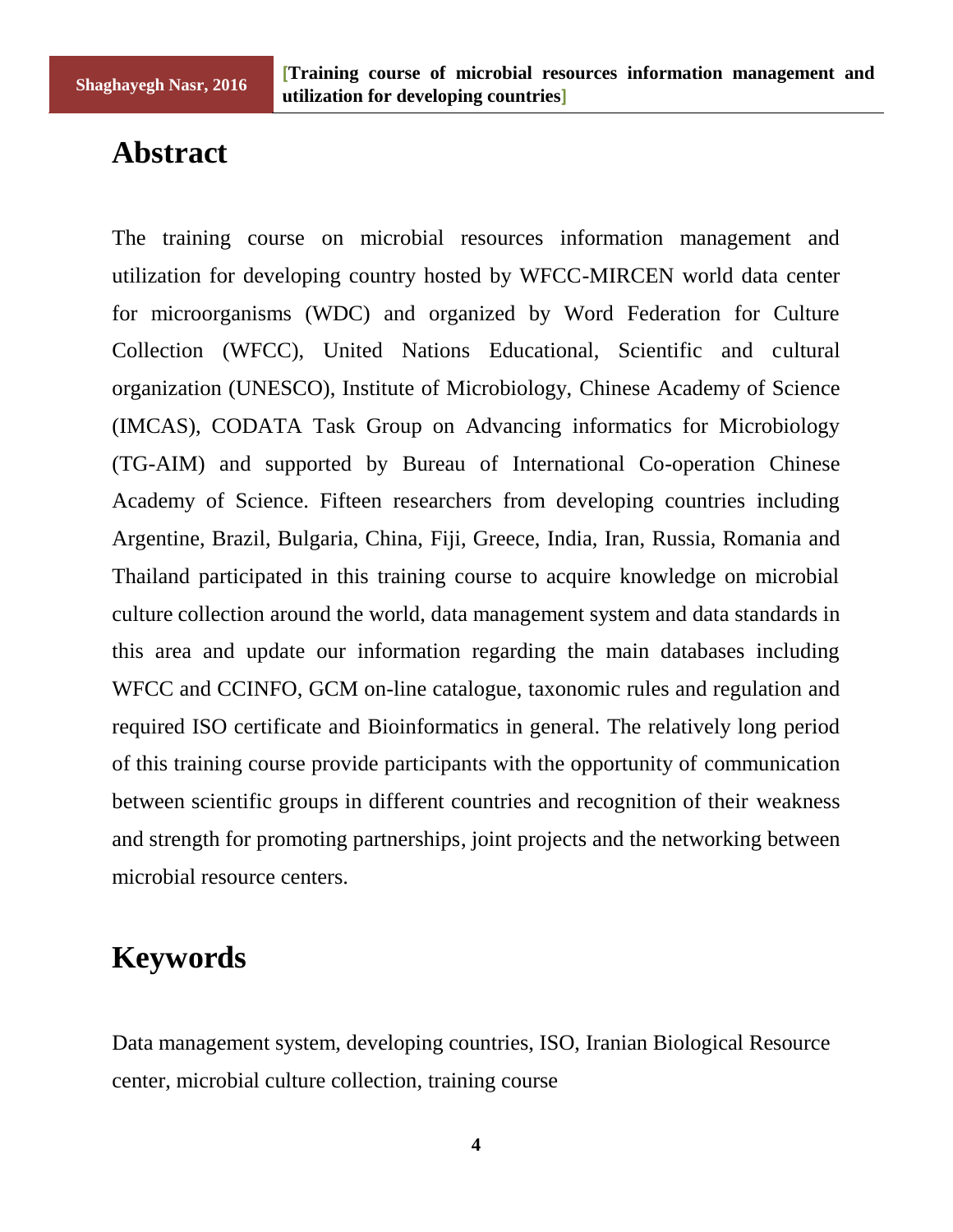#### **1. Brief introduction of the culture collection**

The collection was founded on 2008 under the authority of Academic Center for Education, Culture and Research (ACECR) and housed within the Biological Resource Center in Iran (I.R. of) and it is one of the largest public collection of microorganisms in the country and a member of WFCC (World Federation of Culture Collections [WDCM950]). Collection has currently containing strains of archaea, bacteria, filamentous fungi, yeasts and algae that can be handled in Biosafety level 1 or 2 facilities (Risk Group 1 or 2). The collection performs scientific research including taxonomic studies and screening of industrially and environmentally significant organisms. Microorganisms bank is continuously trying to improve the functions as a microbial resource center, to exploit new microbial resources, to describe novel microbial taxa and to develop the methods for investigating and handling microorganisms and microbial communities. Microorganisms bank has been acquired the certification of ISO 9001:2008 for its quality management system to maintain and improve the quality of its services.

Iranian Biological Resource Center (IBRC) acts as the pioneering center at national and international levels in areas of collection, identification, quality control, classification, recording, preservation, reproduction and distribution of various biological material including archea, bacteria, fungi, seeds and plant as well as animal cells, genomic DNA and vectors in order to prevent wastage and destruction of Iran's national wealth. This Center endeavors with the belief in ongoing improvement of its activities, processes and services and with the goal of increasing customer satisfaction (including research, industrial, and medical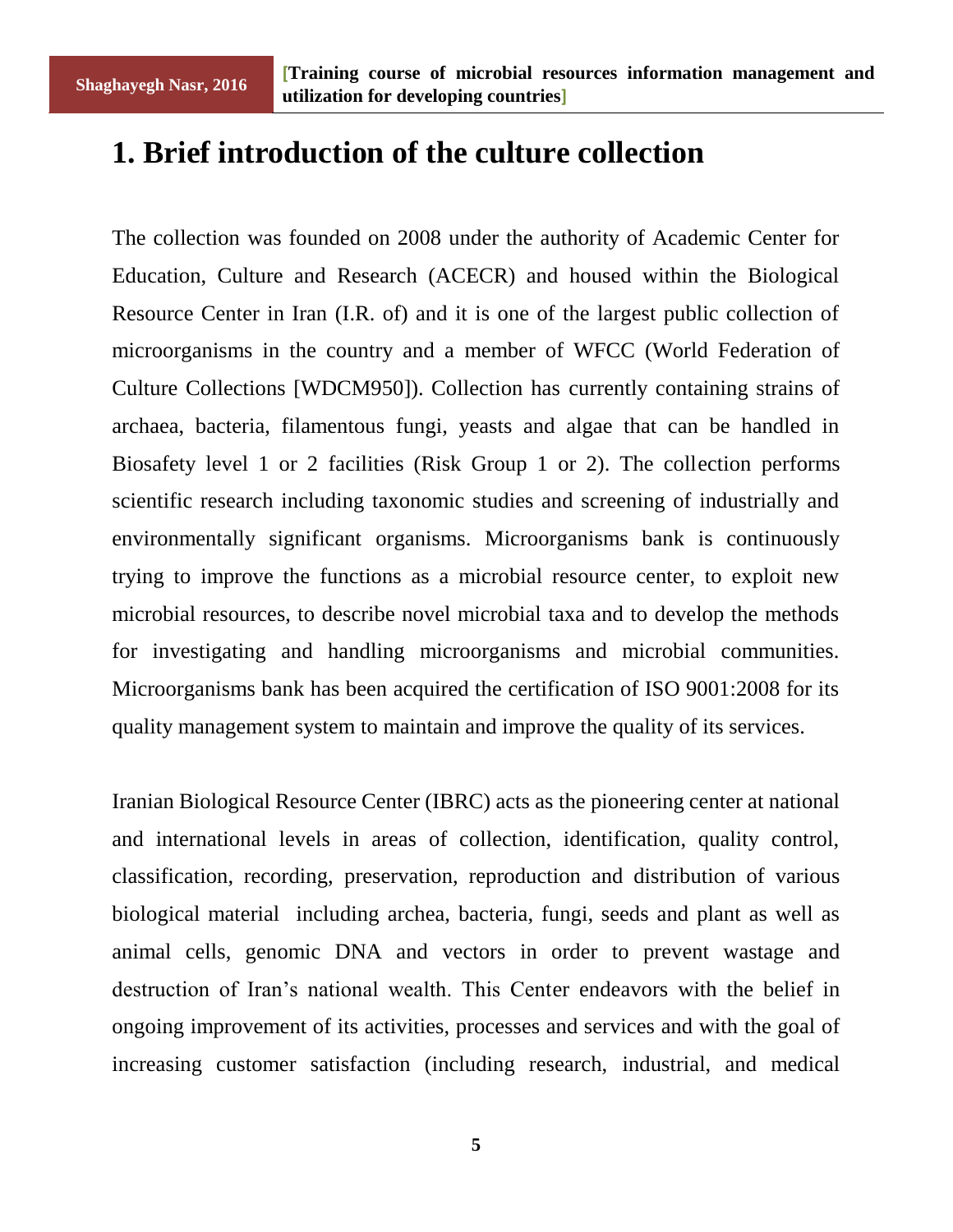centers); in this regard, it has selected and implemented the requirements of ISO 9001:2008 as the quality management system.

Main visions of the center have always been founded on the following principles:

1. Increasing the volume of activities, and improving offered services (sample production and technical services) in order to develop the Center's commercial activities.

2. Optimal use of modern technology, technical knowledge as well as development of necessary infrastructure in order to raise the quality of services and develop cellular, microbial, molecular and plant reserves.

3. Establishing and developing scientific and specialized communication and interaction with related national and internationally reputed centers and banks as well as raising the scientific and research status of the Center at national, regional and international levels. Iranian biological resource center have signed memorandum of cooperation with the following research centers and universities:

- University of Valencia Spain
- University of Prugia Italy
- University of Tsukuba Japan
- University of Erasmus Netherlands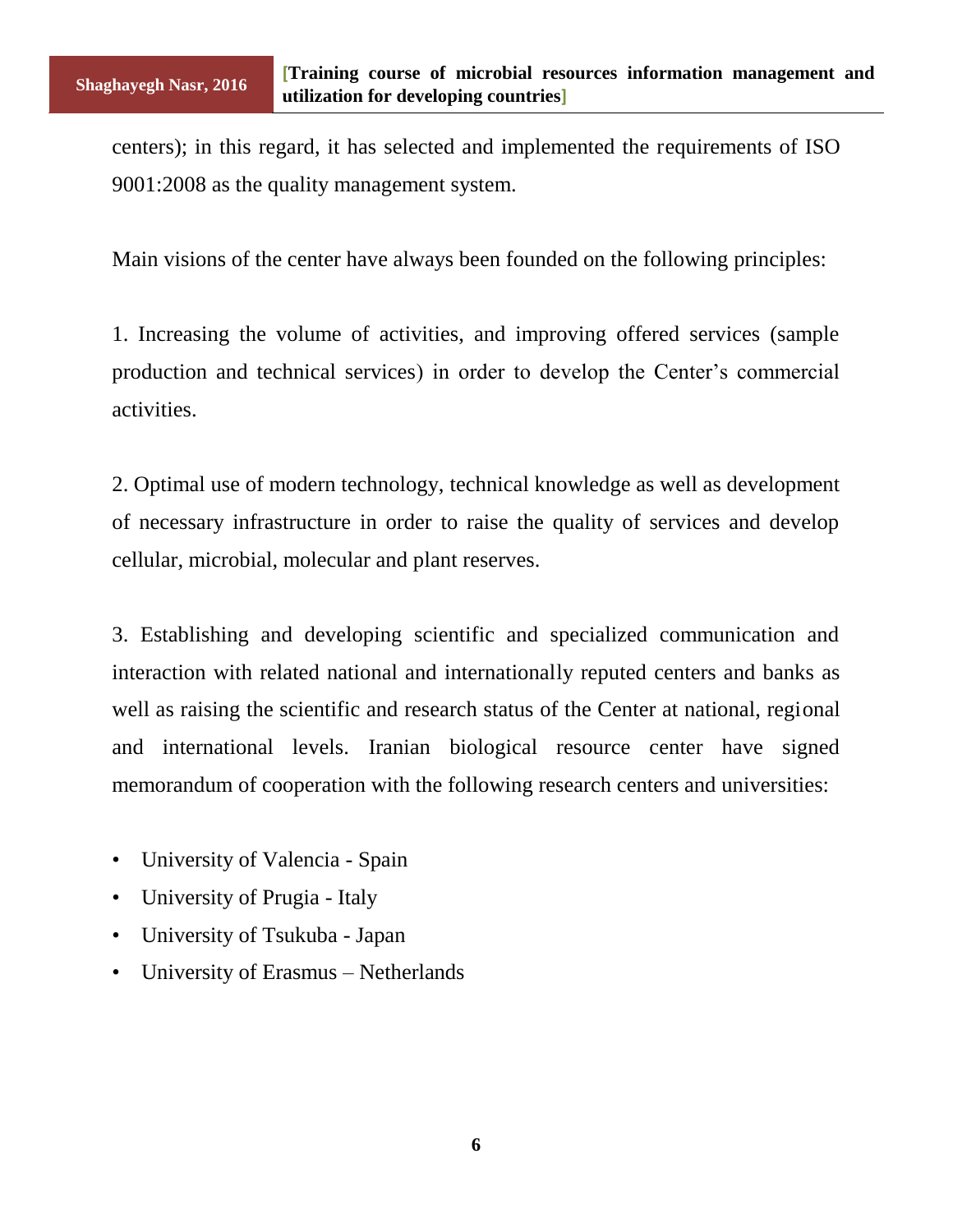4. Developing awareness, accountability, commitment and capabilities of the Center's employees through:

i. Recruiting employees based on meritocracy

ii. Systematic training of the employees for continuously strengthening their technical and specialized knowledge and skills

iii. Encouraging employees' participation for raising awareness regarding the quality management system

5. Standardizing, proposing required suggestions and regulations and bylaws to the competent legal authorities for enactment in order to preserve Iran's biological and genetic resources

6. Prioritizing preventive rather than corrective measures

Since maintenance and improvement of the quality management system requires serious participation of all the Center's employees, the head of the Center, in addition to pledging to ongoing improvement of the system, intends to move in the path of survival, growth and profitability of the Center through improving quality of the services. He also intends to revise its effectiveness at certain intervals in addition to supervising and maintaining the implementation of quality policy.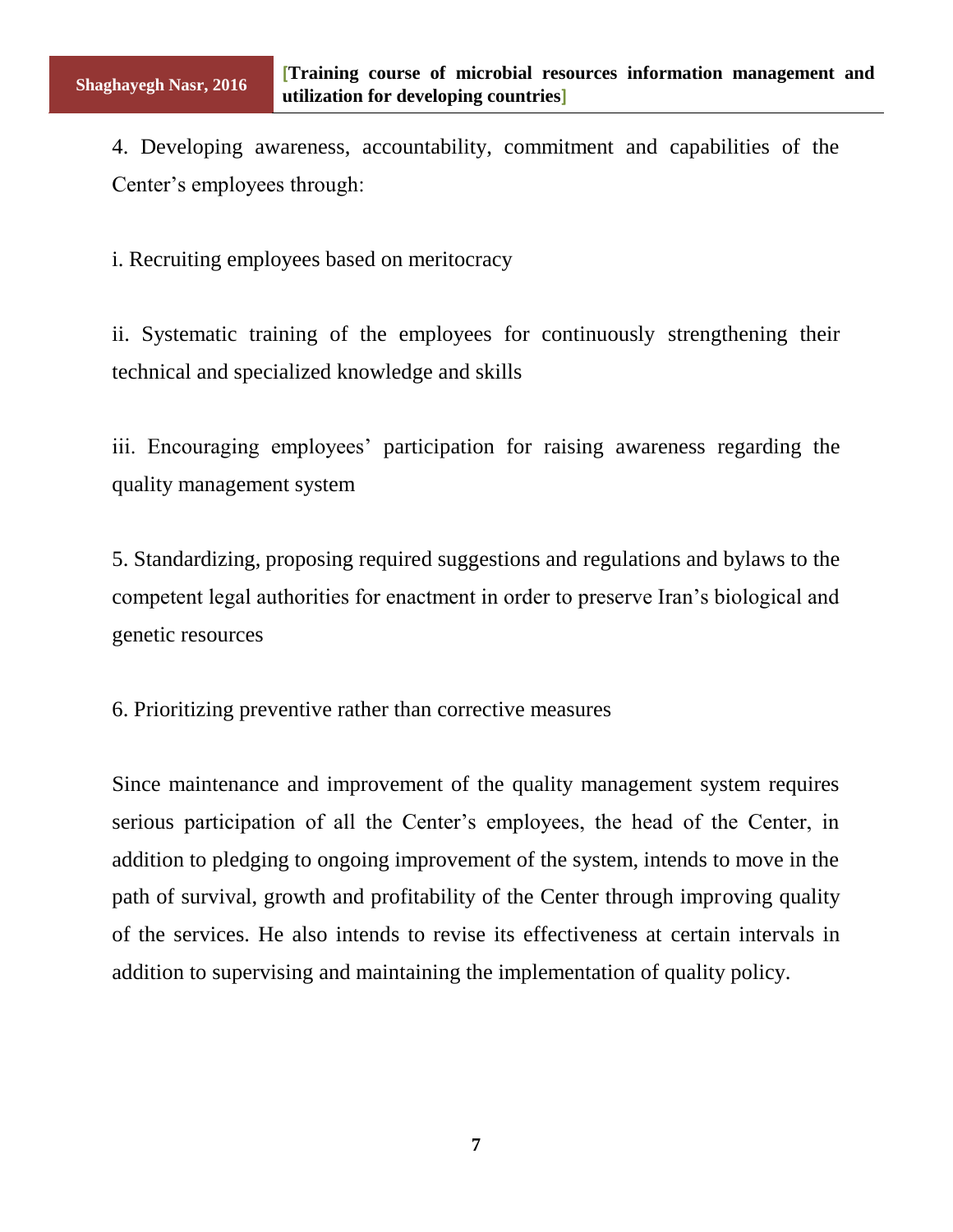#### **The Microorganisms Bank**

The Microorganisms of Iranian Biological Resource center is the most diverse culture collection in the country. Its collections currently comprise more than 3511 items, including about 2406 different bacterial and archea strains, 753 fungal strains, 84 algae, 90 cyanobacteria and 67 diatoms and standard type strain and deposited strains. All biological materials accepted in the Microorganisms Bank collection are subject to extensive quality control and physiological and molecular characterization. In addition, Microorganisms Bank provides an extensive documentation and detailed diagnostic information on the biological material.

IBRC has a center for biotechnology services which has been called the specialty, bringing biomaterials and biological services providing researchers the tools they need to undertake world-class research. The aim of the specialty services is to provide internationally competitive core facilities open to all researchers within the colleges, industries and medical centers. In fulfillment of this objective, the microorganisms Bank intend to facilitate services especially for identifying microorganisms using full physiological profiling, standard chemotaxonomic analysis or DNA sequencing for rapid species identification.

Research projects developed by IBRC staff or in collaboration with research groups of the host laboratory are largely focused on a polyphasic approach (using complementary molecular characterization) aiming at the phylogenetic study, identification and typing, and functional characterization of various microorganism groups, in the frame of:

**8**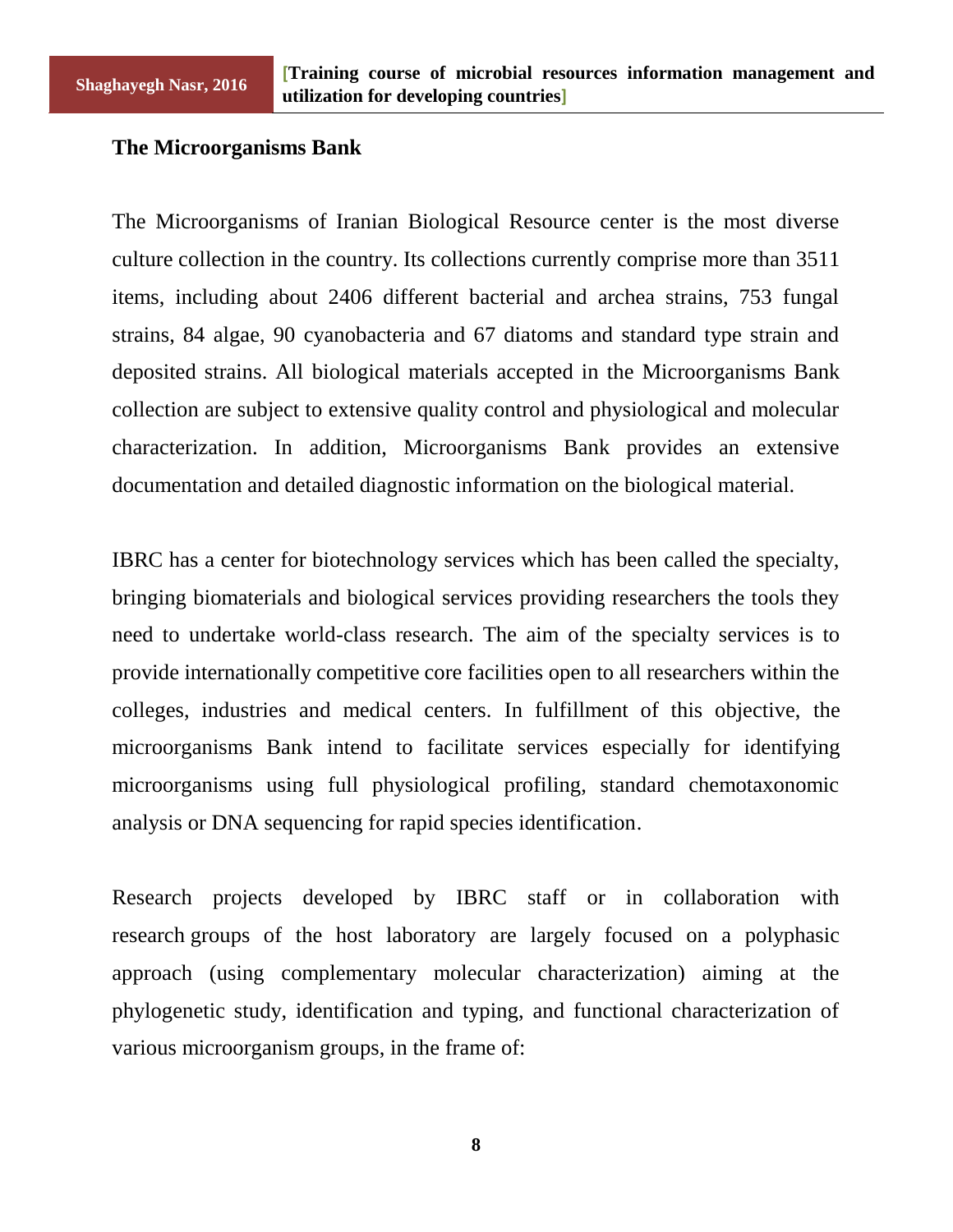- Analysis of culturable and unculturable microbial diversity especially from saline environment
- Screening and evaluation of probiotic microorganisms from fermented food and dairy product
- Screening and using modern molecular techniques for obtaining industrial microorganisms
- Screening and production of microbial enzyme including phytase, cellulose, amylase and protease, etc.
- Study of marine and lake microbiome of Iran

The IBRC offer career oriented workshops in microbiology and related areas. The organization tries to keep the balance of practical and theoretical guidance. Time table of these programs designed to provide the trainees with ample time for hand on experiences on instruments and equipments available at our center. Lectures and practice were delivered by the staff of our laboratories in the area of isolation, preservation and classification and taxonomy of Archea, bacteria, filamentous fungi , yeasts and algae. Moreover participants also learned different technique and approaches through hands on sessions such as DNA sequencing data processing and interpretation, demonstration and practice on liquid drying and cryopreservation technique as well as information management. These courses and training program of the Microorganisms bank are to be held on the request of the candidates and for all your customer service enquiries call.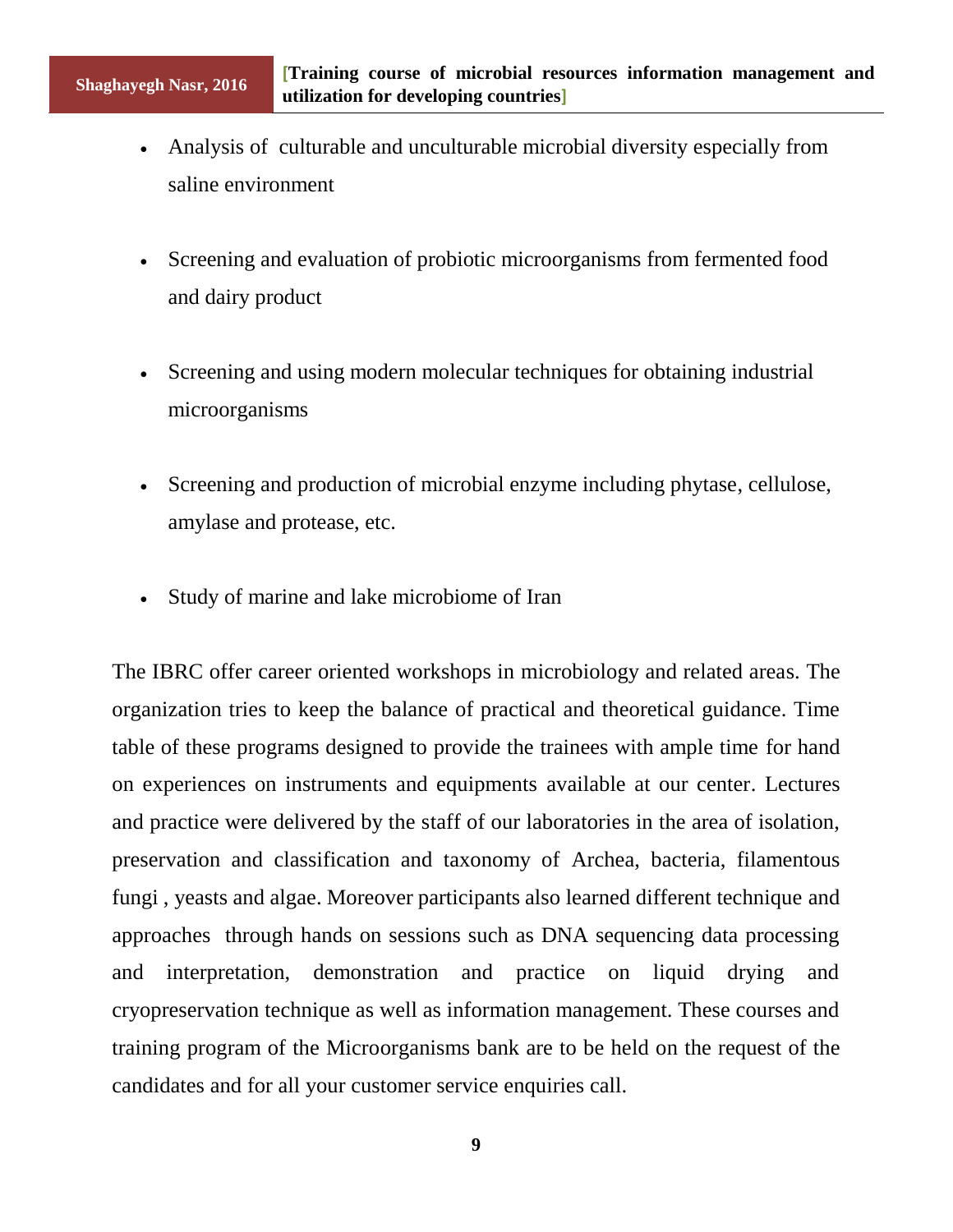#### **2. Benefit from the training course**

Participation in the training course provides me the opportunity to meet international experts from all across the field and it will expand my professional horizon and strengthen my bond with the worldwide staff member of biological resource center community of individuals and research groups. I will be more than happy to share the skills and the information I gained and my experience with my fellow colleagues back home. Also, during the training course, I have the opportunity to meet others working on the similar line of work and facing similar challenges regarding data management system for large biological collection.

During the training course sufficient information regarding the Fellowship Programs of the Chinese Academy of Sciences and requirement and condition was provided. This could provide the opportunity for young researcher and Iranian students to conduct cooperative research at one of the institutes of the Chinese Academy of Sciences (CAS) and the visit from GCMCC provided the opportunity for participants to see the capabilities and facilities of GCMCC for future collaborations.

During the training course different regional and national network of culture collection were introduce that the membership in these organization could increase the visibility of our culture collection.

The information about the construction of TRUST (Literally or practically) and Nagoya Protocol (NP) as well as participation in different ISO working group and

**10**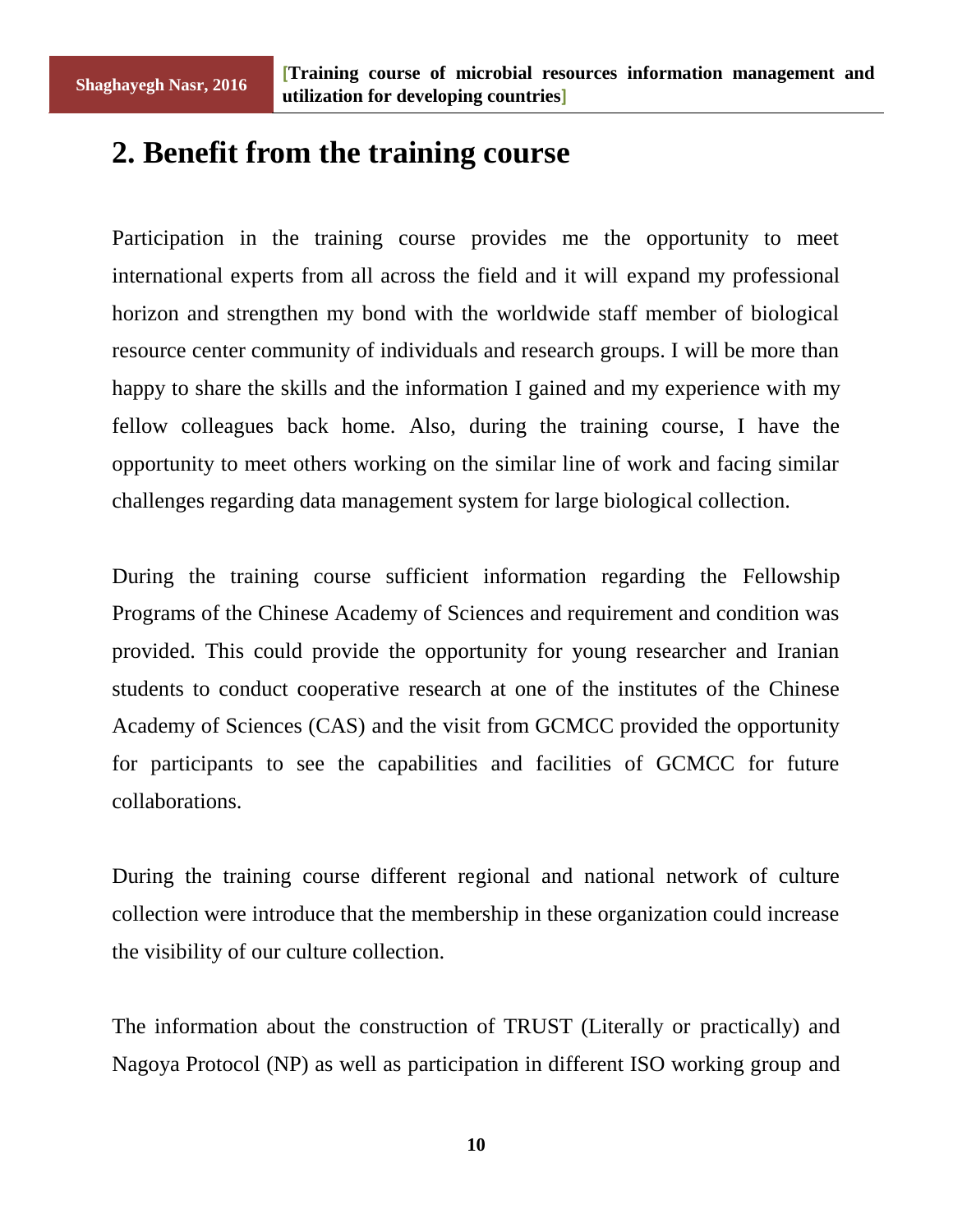its implication for Culture Collections was very useful to designing the future policy and procedures of our culture collection according these concepts.

#### **3. Suggestion on WDCM work**

WDCM should continue the effort of up grading data management system in culture collection around the world. It also should search for the strategies to support the small culture collection through financial sponsorship, collaboration and joint project and outsourcing services.

#### **4. Comments or suggestion on the training course**

I would like to express my gratitude to WDCM and Bureau of international cooperation Chinese Academy of Science and also Dr. Juncai Ma, Dr. Lihuan Wu and Miss Jianyuan Zhang for providing the opportunity of my participation in the Training Course of Microbial Resources Information Management and Utilization for Developing Countries, and also for sponsorship of the accommodation during the training course in Beijing.

The training course was generously sponsored by CAS. However, it seems that better organization of topic and avoiding the overlapping theme and titles could provide the opportunity to reduce the duration of course and increase the quality and the volume of information.